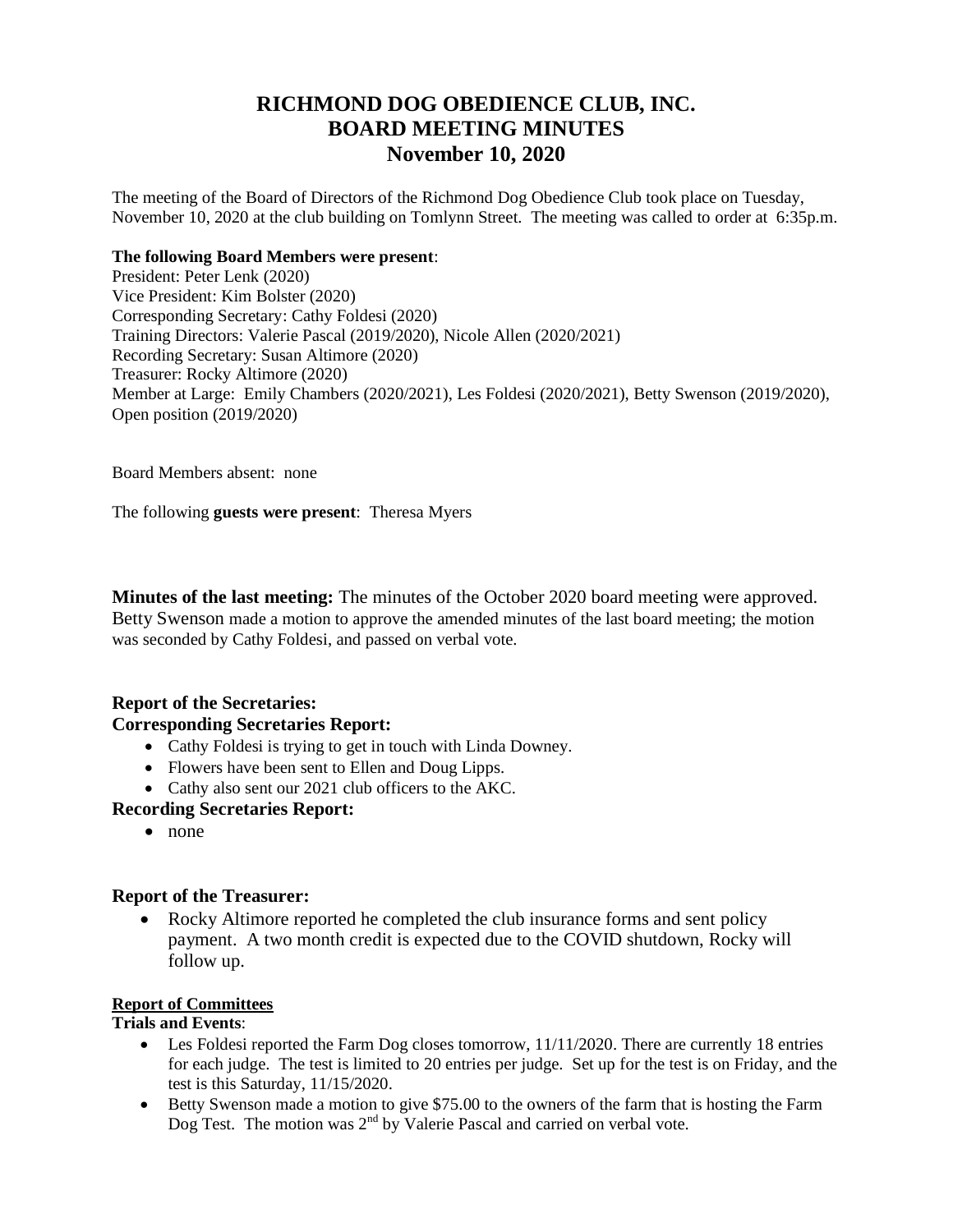#### **Training:**

• Valerie Pascal and Nicole Allen gave an update on upcoming classes and seminars. They are also looking to standardize the class posting schedule, discussion followed, and the current process will continue. Increasing some class size is being considered in the future.

#### **Web Site:**

• Rocky Altimore is thinking of redirecting our old club website (rdoc.org) to the new web site on 11/22/2020. Our web address (rdoc.org) will then direct users to our new web site for club information and class registration.

#### **Unfinished Business**:

- From Oct 2020 Susan Altimore discussed a fair way of acknowledging members who had passed away and suggested perhaps a plaque would be nice. Valerie Pascal made a motion to investigate making a plaque to remember deceased club members. The motion was  $2<sup>nd</sup>$  by Cathy Foldesi. Discussion followed and the Historian committee will investigate and provide additional guidance. –
	- $\circ$  Update Nov 2020 Discussion with the Historian committee, other long standing club members and Board members led to Valerie Pascal making a motion to rescind the motion to have a plaque, the motion was  $2<sup>nd</sup>$  by Rocky Altimore and passed on verbal vote.

#### **Presentation of Applications for Membership:**

 The application of Claudia and Dave Frazier was read to the Board. Valerie Pascal made a motion to approve the application so it could be presented to the club membership for vote; the motion was  $2<sup>nd</sup>$  by Cathy Foldesi and carried on verbal vote. The application for membership will be presented and voted on by the club membership at the January 5, 2021 meeting.

#### **New Business**:

- Theresa Myers presented preliminary information for a Beginning Scent Work Seminar with Robert Boyles to the Board.
	- o Current planned time frame on a Sunday in January 2021
	- o In our main training space
	- $\circ$  Working Spots = 10 @ \$130 each, Audit Spots = 8-10, @ \$50 \$75 each
	- o Current projected expenses \$1,550.

Discussion by board members considered the number of attendees with proper social distancing, the possibility of cancellation due to COVID restrictions and the cost for working and audit spots for attendees.

Rocky Altimore made a motion to have the Scent Work Seminar In January 2021, With 10 working spots @ \$130 each and 8 audit spots @ \$75 each Based on projected expenses of \$1,550, A contract that addresses the possibility of cancellation, And Theresa Myers working out the details.

The motion was  $2<sup>nd</sup>$  by Nicole Allen and passed on a verbal vote.